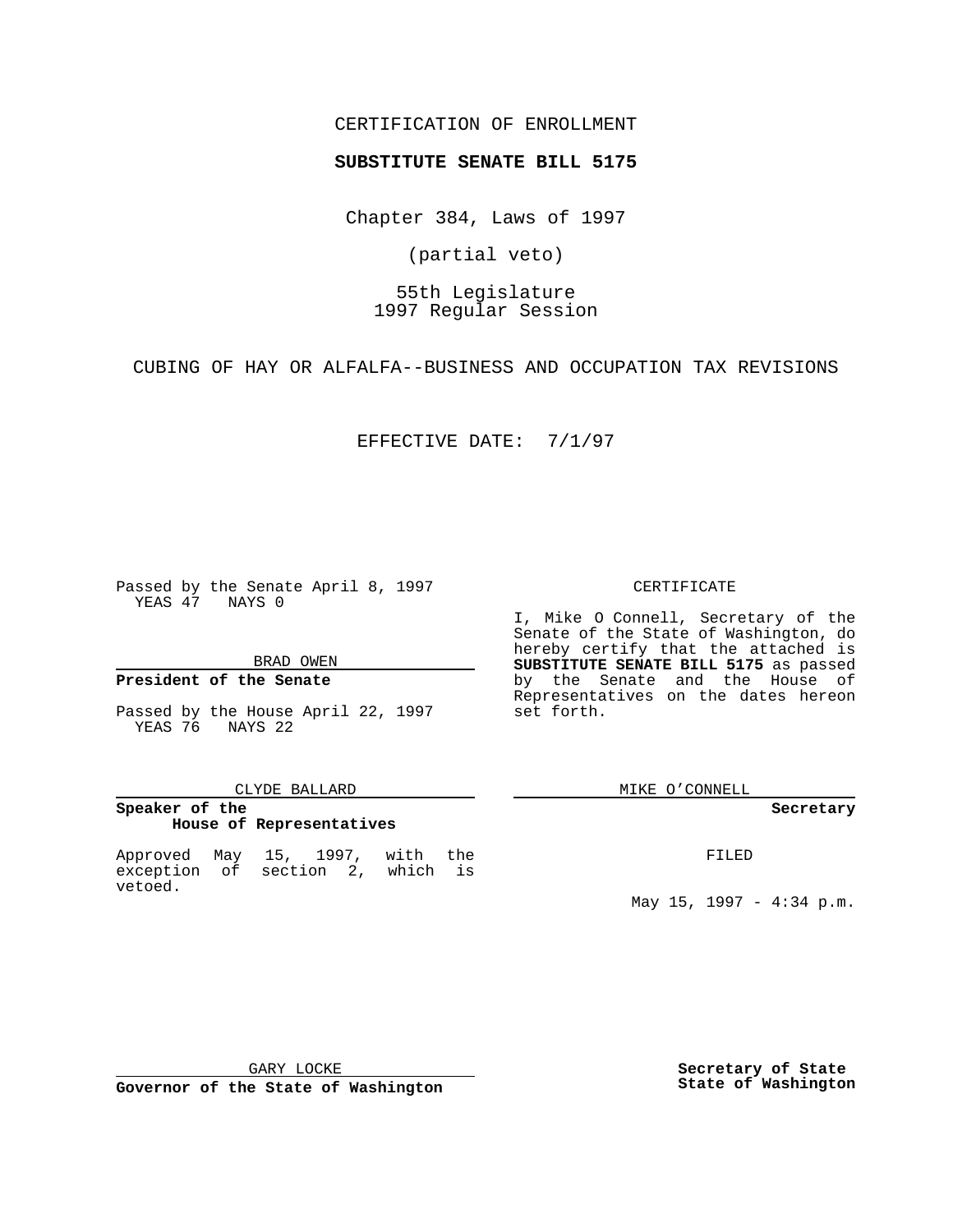# **SUBSTITUTE SENATE BILL 5175** \_\_\_\_\_\_\_\_\_\_\_\_\_\_\_\_\_\_\_\_\_\_\_\_\_\_\_\_\_\_\_\_\_\_\_\_\_\_\_\_\_\_\_\_\_\_\_

\_\_\_\_\_\_\_\_\_\_\_\_\_\_\_\_\_\_\_\_\_\_\_\_\_\_\_\_\_\_\_\_\_\_\_\_\_\_\_\_\_\_\_\_\_\_\_

Passed Legislature - 1997 Regular Session

### **State of Washington 55th Legislature 1997 Regular Session**

**By** Senate Committee on Agriculture & Environment (originally sponsored by Senators Morton, Rasmussen, Hochstatter, Goings and Roach; by request of Department of Revenue)

Read first time 02/06/97.

1 AN ACT Relating to business and occupation tax on the handling of 2 hay, alfalfa, and seed; amending RCW 82.04.120; reenacting and amending 3 RCW 82.04.260; providing an effective date; and declaring an emergency.

4 BE IT ENACTED BY THE LEGISLATURE OF THE STATE OF WASHINGTON:

5 **Sec. 1.** RCW 82.04.120 and 1989 c 302 s 201 are each amended to 6 read as follows:

 "To manufacture" embraces all activities of a commercial or industrial nature wherein labor or skill is applied, by hand or machinery, to materials so that as a result thereof a new, different or useful substance or article of tangible personal property is produced for sale or commercial or industrial use, and shall include the production or fabrication of special made or custom made articles.

13 "To manufacture" shall not include: Conditioning of seed for use 14 in planting; cubing hay or alfalfa; or activities which consist of 15 cutting, grading, or ice glazing seafood which has been cooked, frozen, 16 or canned outside this state.

17 \*Sec. 2. RCW 82.04.260 and <sup>1996</sup> <sup>c</sup> <sup>148</sup> <sup>s</sup> <sup>2</sup> and <sup>1996</sup> <sup>c</sup> <sup>115</sup> <sup>s</sup> <sup>1</sup> are 18 each reenacted and amended to read as follows: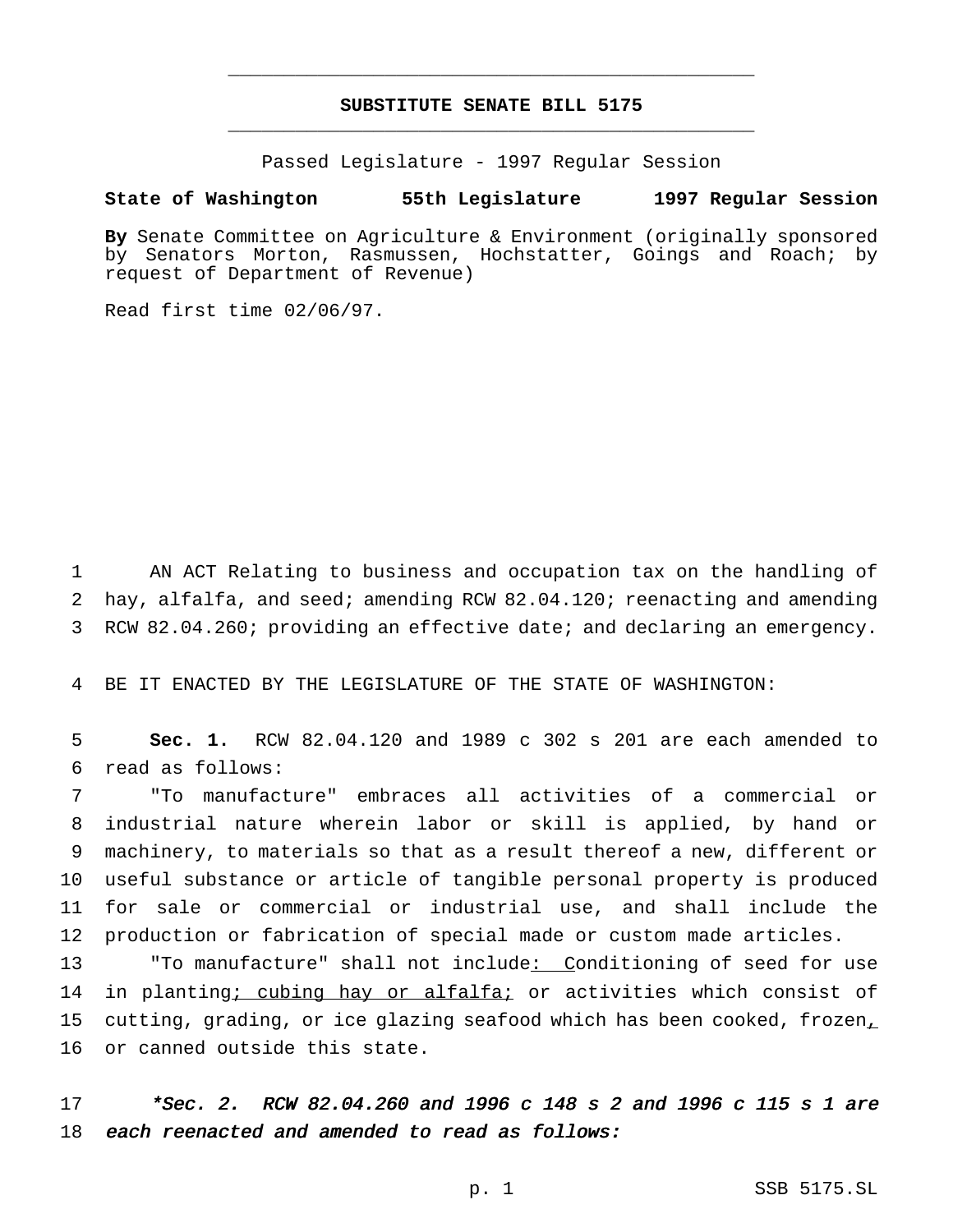(1) Upon every person engaging within this state in the business of buying wheat, oats, dry peas, dry beans, lentils, triticale, canola, corn, rye and barley, but not including any manufactured or processed products thereof, and selling the same at wholesale; the tax imposed shall be equal to the gross proceeds derived from such sales multiplied by the rate of 0.011 percent.

 (2) Upon every person engaging within this state in the business of manufacturing wheat into flour, barley into pearl barley, soybeans into soybean oil, canola into canola oil, canola meal, or canola byproducts, 10 or sunflower seeds into sunflower oil; as to such persons the amount of tax with respect to such business shall be equal to the value of the 12 flour, pearl barley, oil, canola meal, or canola byproduct manufactured, multiplied by the rate of 0.138 percent.

 (3) Upon every person engaging within this state in the business of 15 splitting or processing dried peas; as to such persons the amount of tax with respect to such business shall be equal to the value of the 17 peas split or processed, multiplied by the rate of 0.275 percent.

18 (4) Upon every person engaging within this state in the business of manufacturing seafood products which remain in <sup>a</sup> raw, raw frozen, or 20 raw salted state at the completion of the manufacturing by that person; as to such persons the amount of tax with respect to such business shall be equal to the value of the products manufactured, multiplied by the rate of 0.138 percent.

 (5) Upon every person engaging within this state in the business of manufacturing by canning, preserving, freezing, processing, or dehydrating fresh fruits and vegetables, or selling at wholesale fresh fruits and vegetables canned, preserved, frozen, processed, or dehydrated by the seller and sold to purchasers who transport in the ordinary course of business the goods out of this state; as to such persons the amount of tax with respect to such business shall be equal to the value of the products canned, preserved, frozen, processed, or dehydrated multiplied by the rate of 0.33 percent. As proof of sale to <sup>a</sup> person who transports in the ordinary course of business goods out of this state, the seller shall annually provide <sup>a</sup> statement in <sup>a</sup> form prescribed by the department and retain the statement as <sup>a</sup> business 36 record.

 (6) Upon every nonprofit corporation and nonprofit association engaging within this state in research and development, as to such corporations and associations, the amount of tax with respect to such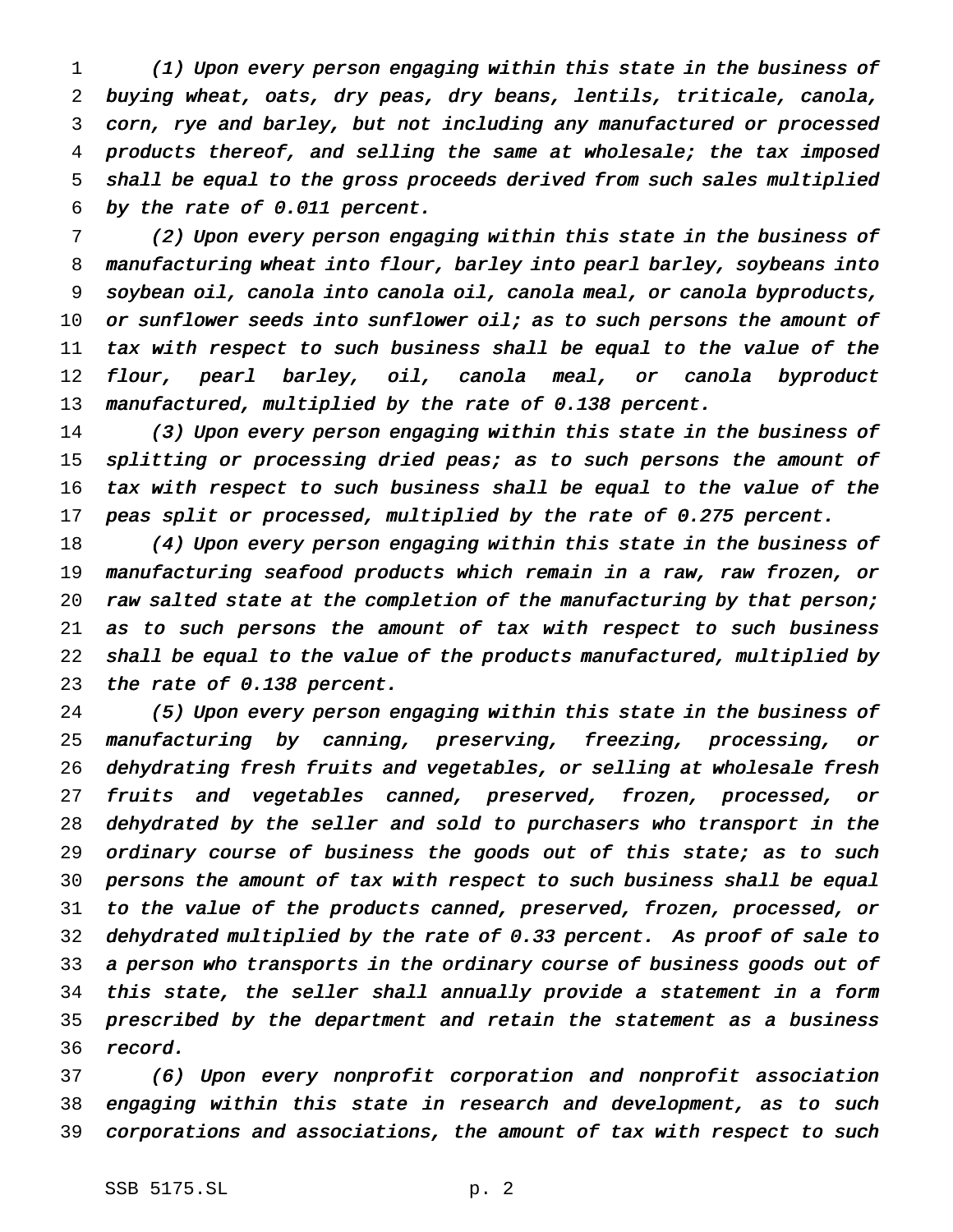activities shall be equal to the gross income derived from such activities multiplied by the rate of 0.484 percent.

 (7) Upon every person engaging within this state in the business of slaughtering, breaking and/or processing perishable meat products 5 and/or selling the same at wholesale only and not at retail; as to such persons the tax imposed shall be equal to the gross proceeds derived from such sales multiplied by the rate of 0.138 percent.

 (8) Upon every person engaging within this state in the business of making sales, at retail or wholesale, of nuclear fuel assemblies manufactured by that person, as to such persons the amount of tax with respect to such business shall be equal to the gross proceeds of sales 12 of the assemblies multiplied by the rate of 0.275 percent.

 (9) Upon every person engaging within this state in the business of manufacturing nuclear fuel assemblies, as to such persons the amount of tax with respect to such business shall be equal to the value of the products manufactured multiplied by the rate of 0.275 percent.

 (10) Upon every person engaging within this state in the business 18 of acting as a travel agent or tour operator; as to such persons the amount of the tax with respect to such activities shall be equal to the gross income derived from such activities multiplied by the rate of 0.275 percent.

 (11) Upon every person engaging within this state in business as an international steamship agent, international customs house broker, international freight forwarder, vessel and/or cargo charter broker in 25 foreign commerce, and/or international air cargo agent; as to such persons the amount of the tax with respect to only international 27 activities shall be equal to the gross income derived from such activities multiplied by the rate of 0.363 percent.

 (12) Upon every person engaging within this state in the business of stevedoring and associated activities pertinent to the movement of goods and commodities in waterborne interstate or foreign commerce; as to such persons the amount of tax with respect to such business shall be equal to the gross proceeds derived from such activities multiplied by the rate of 0.363 percent. Persons subject to taxation under this subsection shall be exempt from payment of taxes imposed by chapter 82.16 RCW for that portion of their business subject to taxation under this subsection. Stevedoring and associated activities pertinent to the conduct of goods and commodities in waterborne interstate or foreign commerce are defined as all activities of <sup>a</sup> labor, service or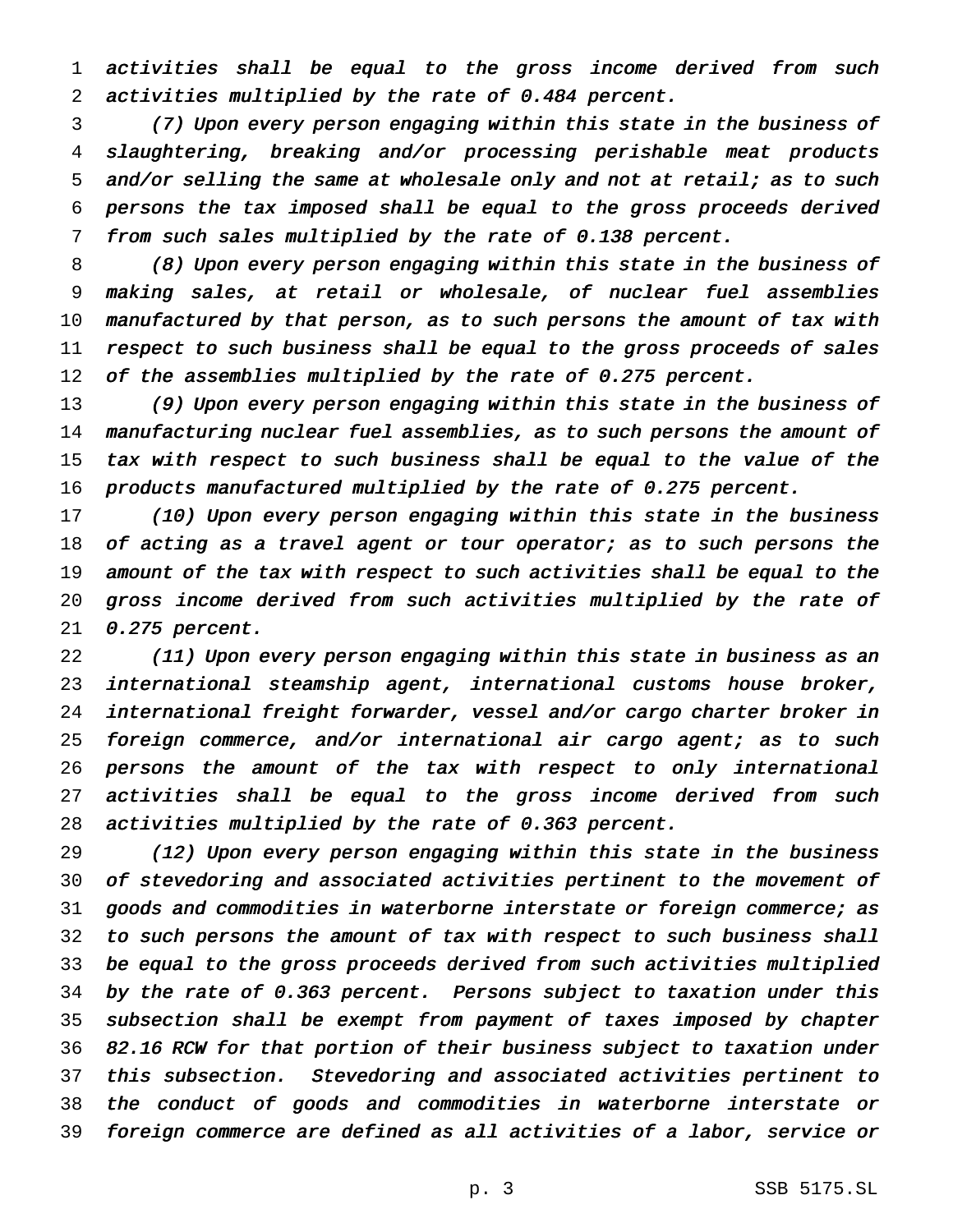transportation nature whereby cargo may be loaded or unloaded to or from vessels or barges, passing over, onto or under <sup>a</sup> wharf, pier, or similar structure; cargo may be moved to <sup>a</sup> warehouse or similar holding or storage yard or area to await further movement in import or export or may move to <sup>a</sup> consolidation freight station and be stuffed, unstuffed, containerized, separated or otherwise segregated or aggregated for delivery or loaded on any mode of transportation for delivery to its consignee. Specific activities included in this definition are: Wharfage, handling, loading, unloading, moving of cargo to <sup>a</sup> convenient place of delivery to the consignee or <sup>a</sup> 11 convenient place for further movement to export mode; documentation services in connection with the receipt, delivery, checking, care, 13 custody and control of cargo required in the transfer of cargo; imported automobile handling prior to delivery to consignee; terminal stevedoring and incidental vessel services, including but not limited to plugging and unplugging refrigerator service to containers, trailers, and other refrigerated cargo receptacles, and securing ship 18 hatch covers.

 (13) Upon every person engaging within this state in the business of disposing of low-level waste, as defined in RCW 43.145.010; as to such persons the amount of the tax with respect to such business shall be equal to the gross income of the business, excluding any fees imposed under chapter 43.200 RCW, multiplied by the rate of 3.3 percent.

25 If the gross income of the taxpayer is attributable to activities both within and without this state, the gross income attributable to this state shall be determined in accordance with the methods of apportionment required under RCW 82.04.460.

 (14) Upon every person engaging within this state as an insurance agent, insurance broker, or insurance solicitor licensed under chapter 48.17 RCW; as to such persons, the amount of the tax with respect to such licensed activities shall be equal to the gross income of such business multiplied by the rate of 0.55 percent.

 (15) Upon every person engaging within this state in business as <sup>a</sup> hospital, as defined in chapter 70.41 RCW, that is operated as <sup>a</sup> nonprofit corporation or by the state or any of its political subdivisions, as to such persons, the amount of tax with respect to such activities shall be equal to the gross income of the business multiplied by the rate of 0.75 percent through June 30, 1995, and 1.5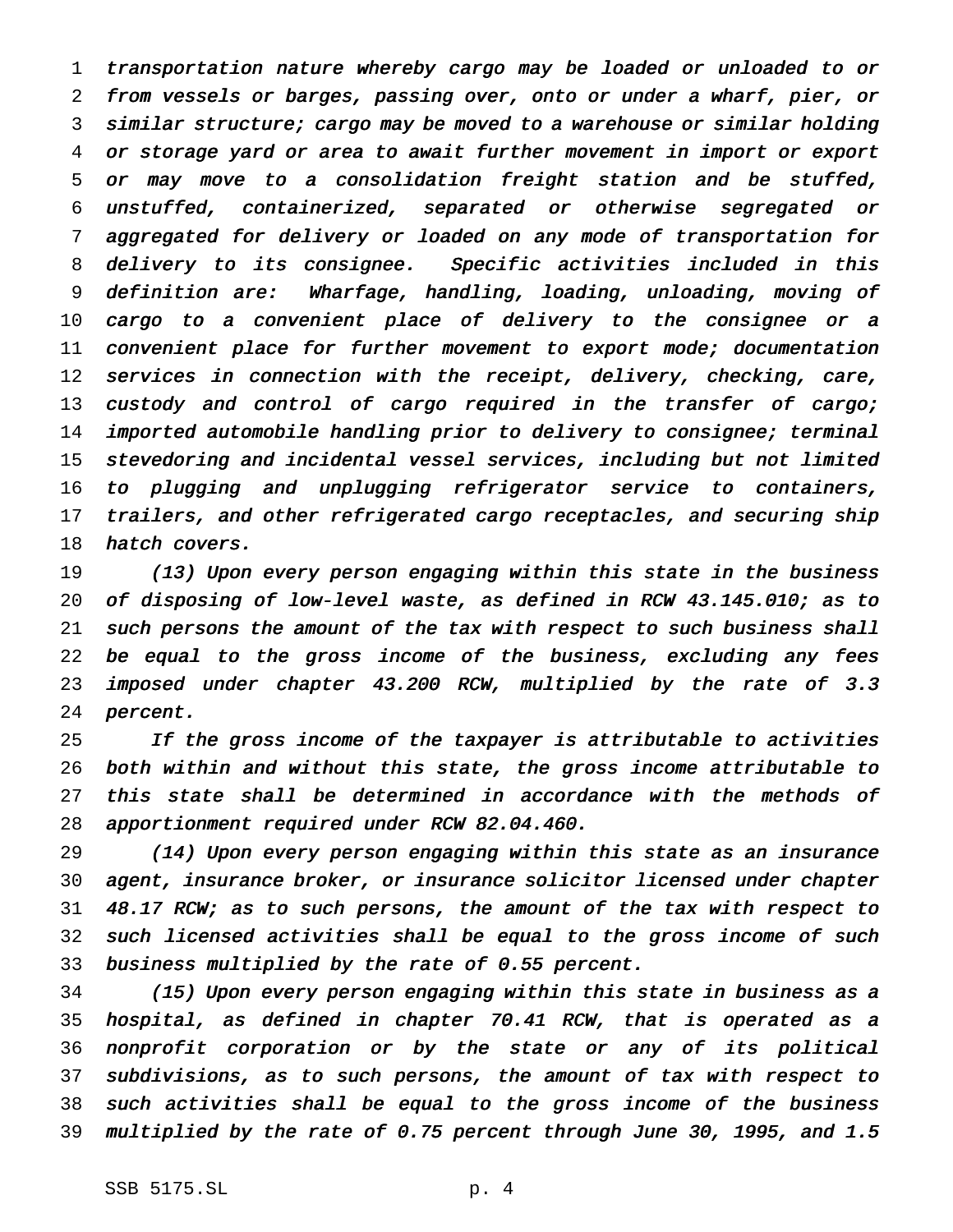percent thereafter. The moneys collected under this subsection shall be deposited in the health services account created under RCW 43.72.900.

 (16) Upon every person engaging within this state in the business of making sales at wholesale of seed conditioned for use in planting; 6 the tax imposed shall be equal to the gross proceeds derived from such 7 sales multiplied by the rate of 0.011 percent.

8 (17) Upon every person engaging within this state in the business 9 of making sales at wholesale of cubed alfalfa or hay; as to such 10 persons the amount of the tax with respect to such business shall be 11 equal to the gross income derived from such sales multiplied by the 12 rate of 0.011 percent.

**\*Sec. 2 was vetoed. See message at end of chapter.**

 NEW SECTION. **Sec. 3.** This act is necessary for the immediate preservation of the public peace, health, or safety, or support of the state government and its existing public institutions, and takes effect July 1, 1997.

> Passed the Senate April 8, 1997. Passed the House April 22, 1997. Approved by the Governor May 15, 1997, with the exception of certain items that were vetoed. Filed in Office of Secretary of State May 15, 1997.

Note: Governor's explanation of partial veto is as follows:

 "I am returning herewith, without my approval as to section 2, Substitute Senate Bill No. 5175 entitled:

 "AN ACT Relating to business and occupation tax on the handling of hay, alfalfa, and seed;"

 Substitute Senate Bill No. 5175 provides that cubing of hay or alfalfa is a processing activity not a manufacturing activity for tax purposes, wherever it is performed. The bill also lowers the business and occupations (B&O) tax rate to 0.11% for hay and alfalfa cubing and seed conditioning.

 I have vetoed section 2 which pertains to the B&O tax rate reductions for the sales of a broad variety of conditioned seeds, not 13 for commercial use and for the in-state sales of cubed hay and alfalfa.<br>14 I support the lower tax rate on conditioned seeds for agricultural use I support the lower tax rate on conditioned seeds for agricultural use but not the expanded uses found in section 2. I also support the tax reduction for cubed hay and alfalfa sold outside our state. By vetoing section 2, I have returned the bill to the original intent of the Department of Revenue request legislation.

 For these reasons, I have vetoed section 2 of Substitute Senate Bill No. 5175.